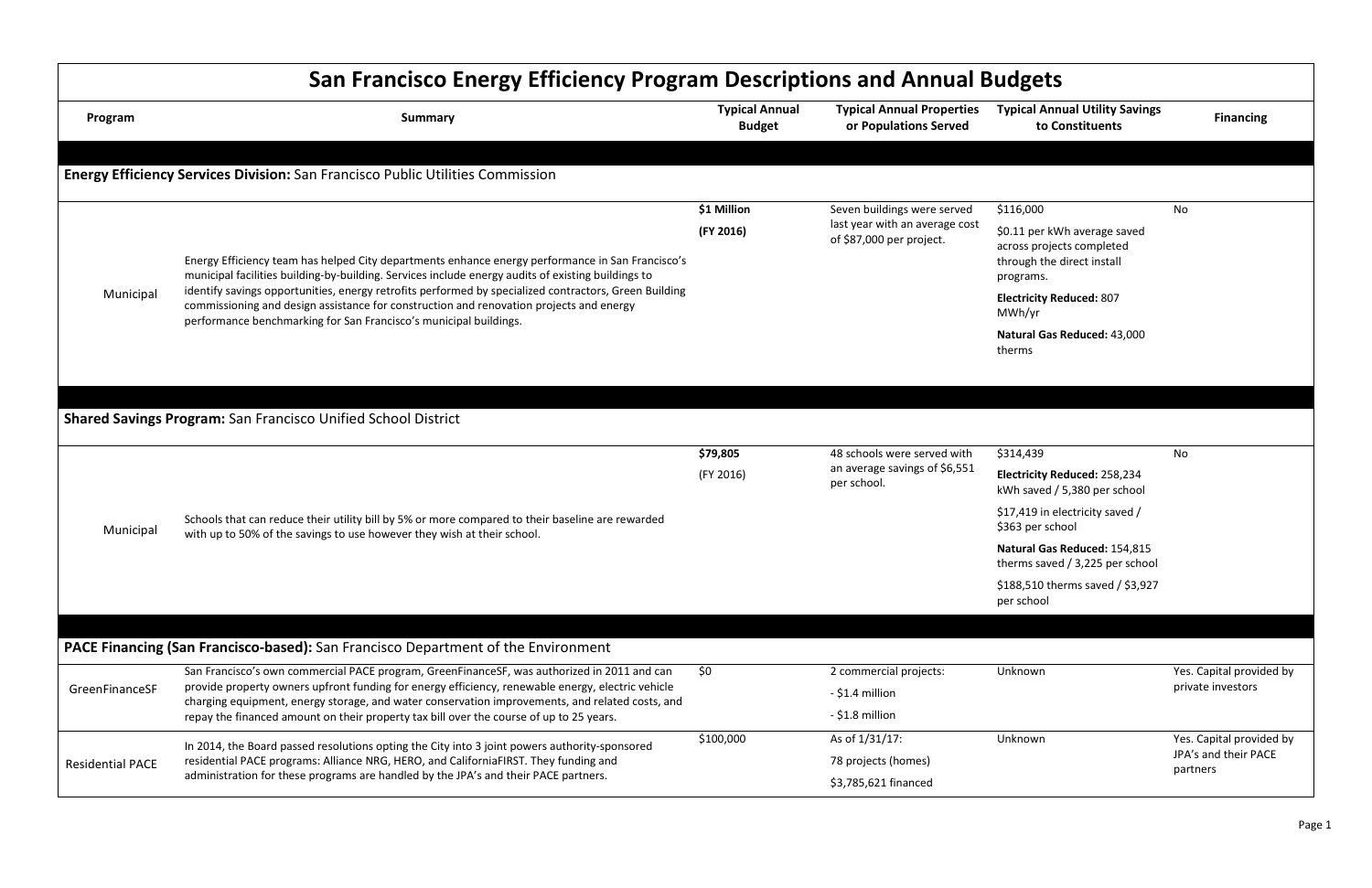**Total PACE Budget**

| Bay Area Regional Energy Network (BayREN): SF Department of the Environment on behalf of the Association of Bay Area Governments |  |  |
|----------------------------------------------------------------------------------------------------------------------------------|--|--|
|----------------------------------------------------------------------------------------------------------------------------------|--|--|

| <b>Total BayREN</b><br><b>Budget</b> | Total energy efficiency program costs and savings.                                                                                                                                                                                                                                                                                                                                                                                                                                                                                                                     | \$1,943,558                                                                                                                    |                                                                                                                                                                                                                                            | \$180,000 @ \$0.18/kWh                                        |                                                                                                                               |
|--------------------------------------|------------------------------------------------------------------------------------------------------------------------------------------------------------------------------------------------------------------------------------------------------------------------------------------------------------------------------------------------------------------------------------------------------------------------------------------------------------------------------------------------------------------------------------------------------------------------|--------------------------------------------------------------------------------------------------------------------------------|--------------------------------------------------------------------------------------------------------------------------------------------------------------------------------------------------------------------------------------------|---------------------------------------------------------------|-------------------------------------------------------------------------------------------------------------------------------|
| Zero Net Energy<br>Plan              | Research the feasibility of Zero Net Energy elements in building codes.                                                                                                                                                                                                                                                                                                                                                                                                                                                                                                | \$5,000                                                                                                                        | N/A                                                                                                                                                                                                                                        | N/A                                                           | N/A                                                                                                                           |
| Codes and<br>Standards               | The Codes and Standards program promotes an integrated, measurement-driven management<br>process for enhancing energy-code compliance. SF Environment achieves this objective by hosting<br>regional forums and workshops for stakeholders, such as building inspectors, consultants,<br>designers, and contractors.                                                                                                                                                                                                                                                   | \$32,000                                                                                                                       | N/A                                                                                                                                                                                                                                        | N/A                                                           | N/A                                                                                                                           |
| <b>PAYS</b>                          | The BayREN PAYS® (Pay As You Save®) program is a joint effort of Bay Area cities and counties and<br>their water agencies to partner in the implementation of a unique on-bill program that allows<br>municipal water utility customers to pay for efficiency improvements through a monthly charge<br>attached to their meter, with no up-front costs and the assurance that their utility bill savings will<br>exceed the program charge.<br>SF Environment's primary responsibility is to coordinate with the SFPUC and to participate in region-<br>wide activity. | \$5,800                                                                                                                        | N/A                                                                                                                                                                                                                                        | N/A                                                           | No                                                                                                                            |
| BayREN C-PACE<br>Initiative          | This initiative is designed to increase uptake in commercial PACE (C-PACE) financing available<br>through a variety of PACE programs in the Bay Area. BayREN provides advanced contractor training<br>and project development support that is responsive to the priorities of building owners, mortgage<br>lenders, PACE administrators, and perhaps most importantly, contractors.                                                                                                                                                                                    | \$215,000 (majority to<br>consultants to assist<br>contractors, and a<br>"success-fee" for<br>projects that close<br>funding). | Over the past year, BayREN<br>has delivered 24 trainings in 4<br>Bay Area counties to over 110<br>individuals representing 90<br>unique contractor firms, and is<br>now working with a project<br>pipeline valued at over \$10<br>million. | No C-PACE projects closed yet.                                | Yes, private capital is<br>provided by a number of<br><b>PACE administrators</b><br>active in the 9 county Bay<br>Area region |
| Multifamily                          | Bay Area Multifamily Building Enhancements (BAMBE) offers \$750 per unit in rebate to help<br>multifamily property owners (5+ units) lower the cost of energy efficiency upgrades and provides<br>the support, advice and technical assistance needed to implement upgrade improvements. This<br>program gives owners the flexibility to choose their own installation contractors and receive the<br>rebate once upgrades are completed.                                                                                                                              | \$375,600 annually<br>\$1,245,000 in<br>incentives                                                                             | $1,500 +$ units annually (5,863<br>units cumulative from 2013-<br>2016), 72 total buildings, 22%<br>of which are affordable<br>housing properties.                                                                                         | $~^{\sim}$ 1,000,000-kWh and 60,000<br>therms reduced in 2016 | Yes.<br>PACE or BayREN<br><b>Multifamily Capital</b><br>Advance Program<br>(BAMCAP)                                           |
|                                      | Rebates and incentives are available for home improvements including air and duct sealing, attic<br>and wall insulation, high-efficiency furnaces, cooling and water systems, and more.<br>SF Environment's primary responsibility is to market Home Upgrade to the City's single-family<br>homeowners (ex. no cost workshops, social media).                                                                                                                                                                                                                          |                                                                                                                                |                                                                                                                                                                                                                                            |                                                               |                                                                                                                               |
| Single Family                        | Home Upgrade helps homeowners identify energy efficiency improvements through a Home<br>Advisor. Home Advisor's assist homeowners in creating an energy efficiency improvement plan to<br>tune up homes to operate as efficiently as possible.                                                                                                                                                                                                                                                                                                                         |                                                                                                                                |                                                                                                                                                                                                                                            |                                                               | above)                                                                                                                        |
|                                      | Home Upgrade is an Energy Upgrade California® program specifically for Bay Area homeowners and<br>implemented by local county governments. Home Upgrade is available to homeowners in the nine<br>(9) Bay Area counties.                                                                                                                                                                                                                                                                                                                                               | \$69,658                                                                                                                       |                                                                                                                                                                                                                                            | Unknown                                                       | Residential PACE,<br>currently offered by three<br>separate providers (see                                                    |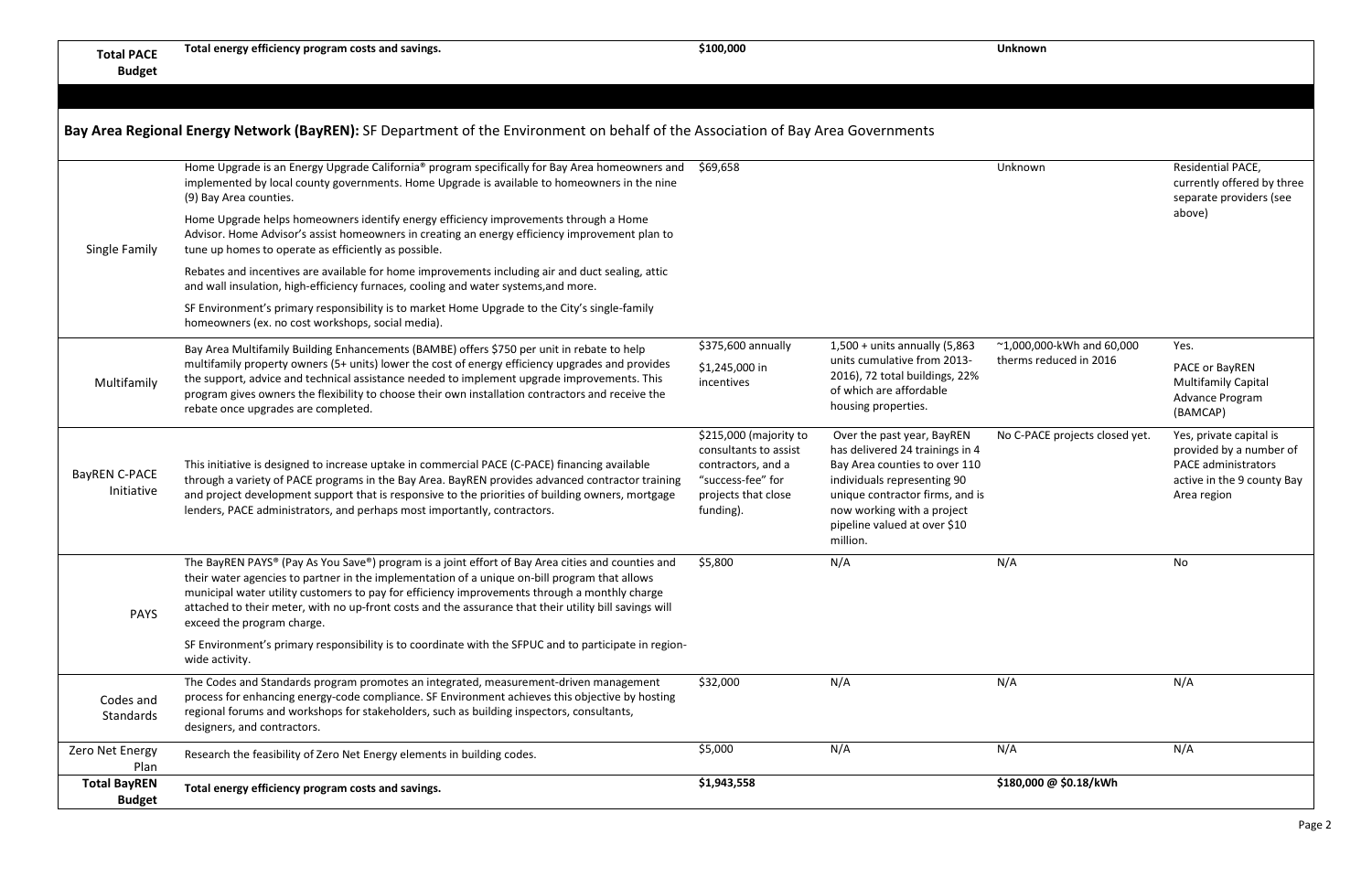**\$60,000 @ \$1/therm Electricity Reduced: about** 

 $1,00$ 

**Nat** 

**60,000 Therms**

| Administration                             | Implement activities to continue compliance with contractual goals, objectives, conditions and<br>terms as described in the current Implementation Plan. Also, prepare and plan for next program<br>cycle based on measured progress and forecasts.                                                                                                                                                                                                                                                                                                                                                                                                                                                                                                                                                                                                                                                                                                              | \$225,000             | N/A                | N/A                                       | N/A                  |
|--------------------------------------------|------------------------------------------------------------------------------------------------------------------------------------------------------------------------------------------------------------------------------------------------------------------------------------------------------------------------------------------------------------------------------------------------------------------------------------------------------------------------------------------------------------------------------------------------------------------------------------------------------------------------------------------------------------------------------------------------------------------------------------------------------------------------------------------------------------------------------------------------------------------------------------------------------------------------------------------------------------------|-----------------------|--------------------|-------------------------------------------|----------------------|
|                                            | Strategic Energy Resources (SER) is unique to Government and Community Partnerships (via PG&E)<br>to fund specific non-resource expansion activities as approved by the California Public Utilities<br>Commission (CPUC). Non-resource activities are those without a direct, claimable energy savings<br>equivalent                                                                                                                                                                                                                                                                                                                                                                                                                                                                                                                                                                                                                                             | \$900,000             | <b>NA</b>          | <b>NA</b>                                 | Yes,<br>Mic          |
|                                            | SER activities are meant to compliment but not duplicate administrative, marketing, and direct<br>implementation activities such as SF Energy Watch. 2016 project examples of approved SER projects<br>include:                                                                                                                                                                                                                                                                                                                                                                                                                                                                                                                                                                                                                                                                                                                                                  |                       |                    |                                           |                      |
| <b>Strategic Energy</b><br>Resources (SER) | Revolving Microloan Fund for Small Business-The SF Environment Small Business EE Microloan<br>Program (microloans) is a pilot program designed to enhance current energy efficiency program<br>offerings by assisting the City's small business owners to reduce energy use while lowering their<br>operating costs through energy-saving upgrades. Together, SF Environment and Mission Asset Fund<br>(MAF) are using funds from PG&E, the San Francisco Carbon Fund, and other sources to seed the<br>microloans. The microloans will be used to help businesses pay for the co-pay (or net payment, less<br>incentives) that the business must contribute to complete a SF Energy Watch project. Borrower<br>repayments are expected to be less than \$150 per month for the maximum term of 18-months at<br>0% interest. Staff from SF Environment, including the SF Energy Watch team, serve as program<br>administrators. MAF serves as the lending agent. |                       |                    |                                           |                      |
|                                            | Comprehensive Maintenance Program for SMB in Food & Beverage Sector - SF Energy Watch is<br>serving forty (40) small businesses by helping them learn the importance and value of equipment<br>maintenance, analyze recent energy usage data (up to 24 months). Through this project, SF Energy<br>Watch is conducting surveys to gain more insight into existing maintenance practices, if any, and<br>coordinate with a licensed refrigeration contractor to conduct comprehensive equipment<br>evaluations.                                                                                                                                                                                                                                                                                                                                                                                                                                                   |                       |                    |                                           |                      |
|                                            | Investigating and Improving the Distribution of Energy Performance Outcomes from the Existing<br><b>Commercial Building Ordinance - SF Energy Watch is working with other areas of the SF</b><br>Environment Energy Team to determine the effectiveness of benchmarking and energy auditing on<br>energy savings for buildings subject to the requirements of the City's Existing Commercial Building<br>Benchmarking Ordinance.                                                                                                                                                                                                                                                                                                                                                                                                                                                                                                                                 |                       |                    |                                           |                      |
| Marketing                                  | SF Energy Watch provides direct outreach and support to businesses and through programs such as<br>Step Up Power Down to help identify and implement energy upgrade improvements.                                                                                                                                                                                                                                                                                                                                                                                                                                                                                                                                                                                                                                                                                                                                                                                | \$325,000             | N/A                | N/A                                       | N/A                  |
|                                            |                                                                                                                                                                                                                                                                                                                                                                                                                                                                                                                                                                                                                                                                                                                                                                                                                                                                                                                                                                  | \$2,480,000 for staff | 114 Commercial     | 2016 savings:                             | Yes,                 |
| <b>SF Energy</b><br>Watch: Program         | SF Energy Watch provides comprehensive energy assessments, technical assistance and financial<br>incentives for energy upgrades to qualifying commercial and multifamily building owners as well as                                                                                                                                                                                                                                                                                                                                                                                                                                                                                                                                                                                                                                                                                                                                                              | time                  | 262 Small Business | 6,000,00-kWh and 1,100 Peak<br>kW in 2016 | Bill-<br>201<br>rece |

| \$60,000 @ \$1/therm                               |                                                     |
|----------------------------------------------------|-----------------------------------------------------|
| <b>Electricity Reduced: about</b><br>1,000,00-kWh  |                                                     |
| <b>Natural Gas Reduced: about</b><br>60,000 Therms |                                                     |
|                                                    |                                                     |
|                                                    |                                                     |
| N/A                                                | N/A                                                 |
|                                                    |                                                     |
| <b>NA</b>                                          | Yes,                                                |
|                                                    | Microloan                                           |
|                                                    |                                                     |
|                                                    |                                                     |
|                                                    |                                                     |
|                                                    |                                                     |
|                                                    |                                                     |
|                                                    |                                                     |
|                                                    |                                                     |
|                                                    |                                                     |
|                                                    |                                                     |
|                                                    |                                                     |
|                                                    |                                                     |
|                                                    |                                                     |
|                                                    |                                                     |
|                                                    |                                                     |
|                                                    |                                                     |
|                                                    |                                                     |
|                                                    |                                                     |
|                                                    |                                                     |
|                                                    |                                                     |
|                                                    |                                                     |
| N/A                                                | N/A                                                 |
| 2016 savings:                                      | Yes, through PG&E's On-                             |
| 6,000,00-kWh and 1,100 Peak                        | Bill-Financing (OBF). In                            |
| kW in 2016                                         | 2016, of 397 projects<br>receiving incentives, 6 of |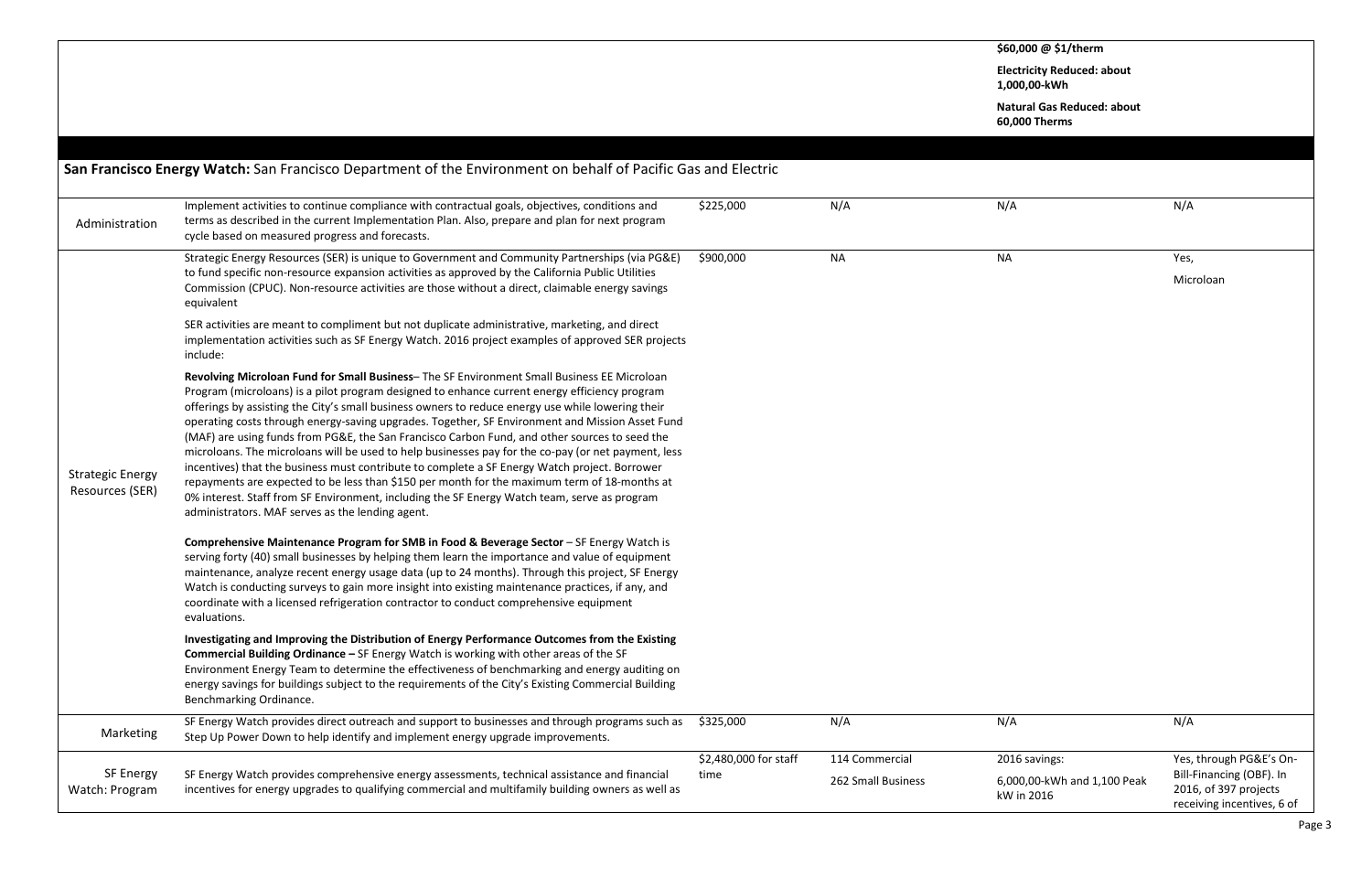| Implementation<br>and Incentives                                                   | small and medium size business owners. Incentives are available to all customers receiving PG&E<br>power in San Francisco, with enhanced incentives for hard to reach sectors.                                                    | \$1,240,277 paid out in<br>incentives | 21 Multifamily<br>3 Affordable                                                                                                                                          |                                        | those received financing<br>totaling \$215,118. The<br>OBF loan covered 71% of<br>project costs, with<br>incentives covering the<br>rest. There is no fixed<br>budget for OBF financing. |  |  |
|------------------------------------------------------------------------------------|-----------------------------------------------------------------------------------------------------------------------------------------------------------------------------------------------------------------------------------|---------------------------------------|-------------------------------------------------------------------------------------------------------------------------------------------------------------------------|----------------------------------------|------------------------------------------------------------------------------------------------------------------------------------------------------------------------------------------|--|--|
|                                                                                    | Total energy efficiency program costs and savings.                                                                                                                                                                                | \$5,170,277                           |                                                                                                                                                                         | \$1,240,277 @ \$0.21/kWh               |                                                                                                                                                                                          |  |  |
| <b>Total Energy</b><br><b>Watch Budget</b>                                         |                                                                                                                                                                                                                                   |                                       |                                                                                                                                                                         | Electricity Reduced: 5,902,173-<br>kWh |                                                                                                                                                                                          |  |  |
|                                                                                    | <b>Energy Savings Assistance Program (ESAP): Pacific Gas and Electric</b>                                                                                                                                                         |                                       |                                                                                                                                                                         |                                        |                                                                                                                                                                                          |  |  |
| Residential                                                                        | Provides free energy retrofits to income-qualified single-family, multi-family and mobile home<br>owners and renters to reduce their energy use and costs.                                                                        | \$2,100,000<br>Estimated for 2016.    | From July presentation -<br>number of ESA enrollees in<br>2015-16 is listed as $6,137 -$ is<br>this the number of people that<br>received benefits from the<br>program. |                                        | N/A                                                                                                                                                                                      |  |  |
|                                                                                    |                                                                                                                                                                                                                                   |                                       |                                                                                                                                                                         |                                        |                                                                                                                                                                                          |  |  |
|                                                                                    | Weatherization Assistance Program: San Francisco Economic Opportunity Council                                                                                                                                                     |                                       |                                                                                                                                                                         |                                        |                                                                                                                                                                                          |  |  |
| Residential                                                                        | The Weatherization Program provides free weatherization services to improve the energy efficiency<br>of homes, including attic insulation, weather stripping, minor housing repairs, and related energy<br>conservation measures. | \$1,600,000 (estimated)               | Not provided.                                                                                                                                                           | Not provided.                          | N/A                                                                                                                                                                                      |  |  |
| TOTAL PUBLIC DOLLARS SPENT ON ENERGY EFFICIENCY PROGRAMS STUDIED BY THE COMMITTEE: |                                                                                                                                                                                                                                   |                                       |                                                                                                                                                                         |                                        |                                                                                                                                                                                          |  |  |
|                                                                                    | \$11,993,640                                                                                                                                                                                                                      |                                       |                                                                                                                                                                         |                                        |                                                                                                                                                                                          |  |  |

Low income energy assistance information available at: <http://www.liheapch.acf.hhs.gov/profiles/California.htm>

RECO – Residential Energy Conservation Ordinance: time of sale ordinance for all residential buildings. Requires some retrofits.

CLEO – Commercial Lighting Efficiency Ordinance: requires fluorescent fixture conversion to a more efficient technology.

ECBEBO – Existing Commercial Building Energy Benchmarking Ordinance: Requires benchmarking over 10,000 sqft and disclosure.

ESAP – Energy Saving Assistance Program for low-income

LIHEAP – Low Income Home Energy Assistance Program

WAP – Weatherization Assistance Program for low-income

CPUC – CA Public Utilities Commission

CAEEC – CA Energy Efficiency Coordinating Committee

CEC - CA Energy Commission

CAISO – CA Independent Systems Operator

CARB – CA Air Resources Board